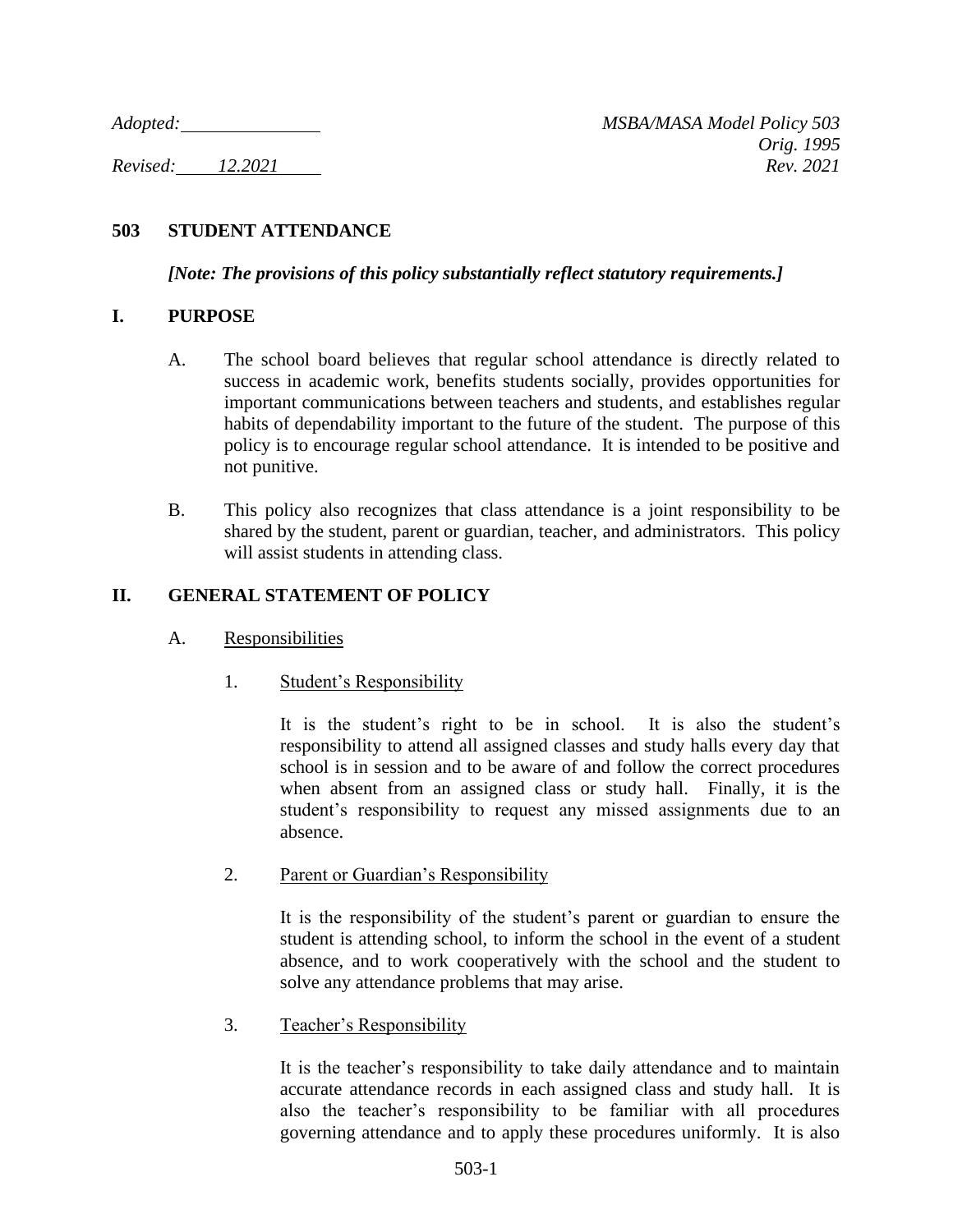the teacher's responsibility to provide any student who has been absent with any missed assignments upon request. Finally, it is the teacher's responsibility to work cooperatively with the student's parent or guardian and the student to solve any attendance problems that may arise.

- 4. Administrator's Responsibility
	- a. It is the administrator's responsibility to require students to attend all assigned classes and study halls. It is also the administrator's responsibility to be familiar with all procedures governing attendance and to apply these procedures uniformly to all students, to maintain accurate records on student attendance, and to prepare a list of the previous day's absences stating the status of each. Finally, it is the administrator's responsibility to inform the student's parent or guardian of the student's attendance and to work cooperatively with them and the student to solve attendance problems.
	- b. In accordance with the Minnesota Compulsory Instruction Law, Minnesota. Statutes, section 120A.22, the students of the school district are REQUIRED to attend all assigned classes and/or study halls every day school is in session, unless the student has been excused by the school board from attendance because the student has already completed state and school district standards required to graduate from high school, has withdrawn, or has a valid excuse for absence.
- B. Attendance Procedures

Attendance procedures shall be presented to the school board for review and approval. When approved by the school board, the attendance procedures will be included as an addendum to this policy.

- 1. Excused Absences
	- a. To be considered an excused absence, the student's parent or legal guardian may be asked to verify, in writing, the reason for the student's absence from school. A note from a physician or a licensed mental health professional stating that the student cannot attend school is a valid excuse.
	- b. The following reasons shall be sufficient to constitute excused absences:
		- (1) Illness.
		- (2) Serious illness in the student's immediate family.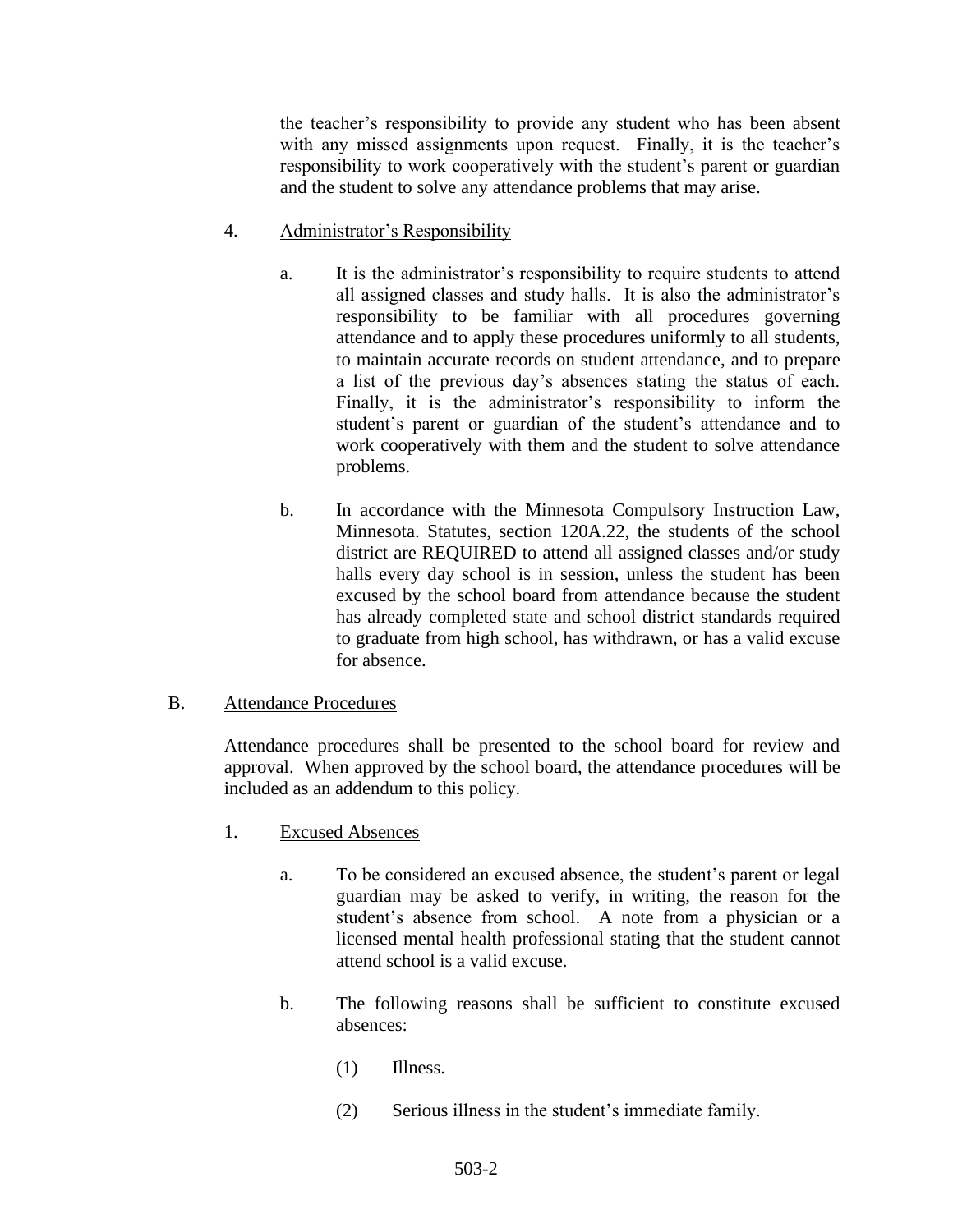- (3) A death or funeral in the student's immediate family or of a close friend or relative.
- (4) Medical, dental, or orthodontic treatment, or a counseling appointment.
- (5) Court appearances occasioned by family or personal action.
- (6) Religious instruction not to exceed three hours in any week.
- (7) Physical emergency conditions such as fire, flood, storm, etc.
- (8) Official school field trip or other school-sponsored outing.
- (9) Removal of a student pursuant to a suspension. Suspensions are to be handled as excused absences and students will be permitted to complete make-up work.
- (10) Family emergencies.
- (11) Active duty in any military branch of the United States.
- (12) A student's condition that requires ongoing treatment for a mental health diagnosis.

*[Note: State law provides that a school board may include other exemptions in the school district's attendance policy. See Minnesota. Statutes, section 120A.22, subdivision 12. When considering whether to add other exemptions, school boards should consider the intent of the compulsory attendance law, which recognizes the educational value of regular attendance and class participation, and whether the proposed exemption is consistent with the intent of the law.]*

- c. Consequences of Excused Absences
	- (1) Students whose absences are excused are required to make up all assignments missed or to complete alternative assignments as deemed appropriate by the classroom teacher.
	- (2) Work missed because of absence must be made up within days from the date of the student's return to school. Any work not completed within this period shall result in "no credit" for the missed assignment. However, the building principal or the classroom teacher may extend the time allowed for completion of make-up work in the case of an extended illness or other extenuating circumstances.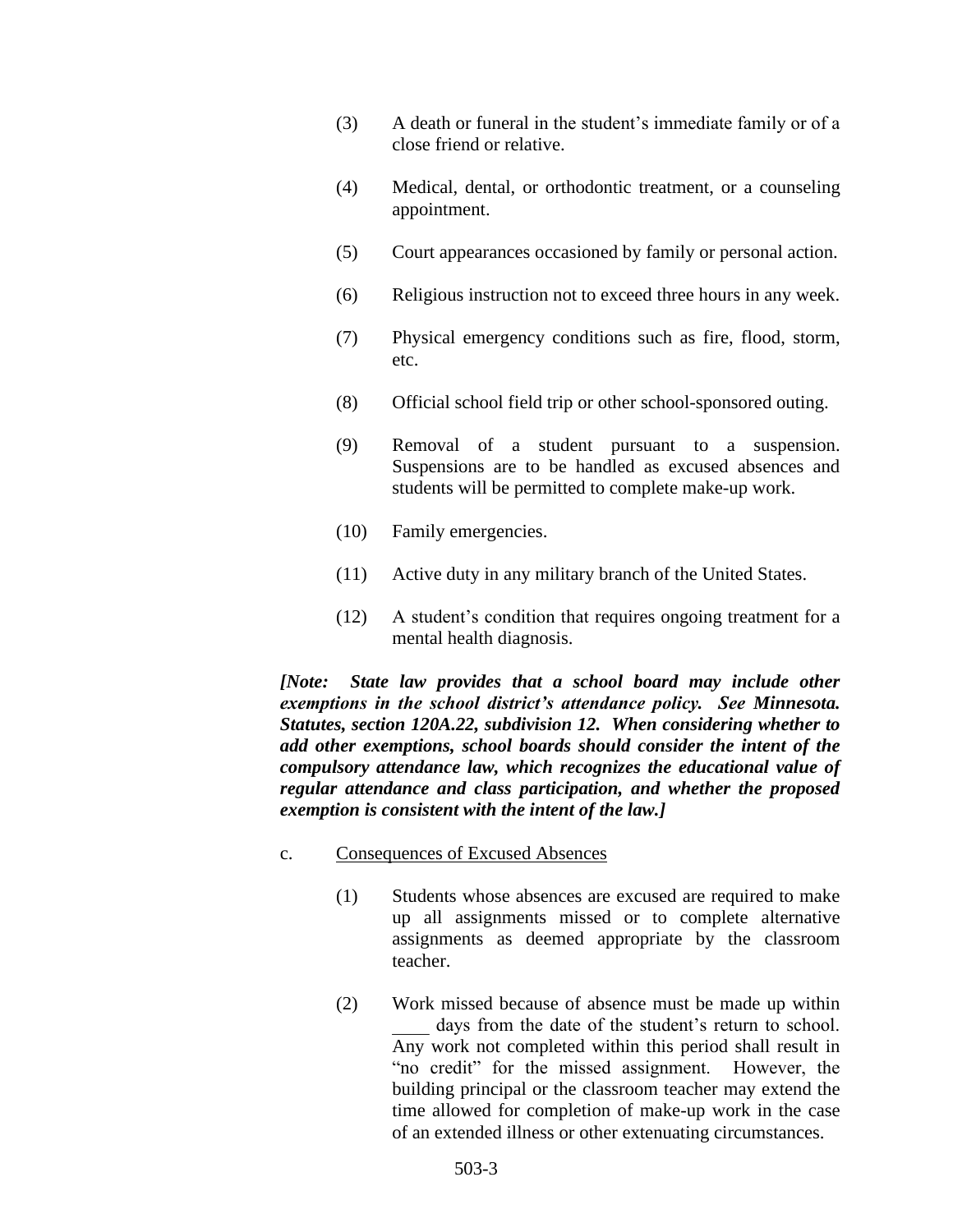- 2. Unexcused Absences
	- a. The following are examples of absences which will not be excused:
		- (1) Truancy. An absence by a student which was not approved by the parent and/or the school district.
		- (2) Any absence in which the student failed to comply with any reporting requirements of the school district's attendance procedures.
		- (3) Work at home.
		- (4) Work at a business, except under a school-sponsored work release program.
		- (5) Vacations with family.
		- (6) Personal trips to schools or colleges.
		- (7) Absences resulting from cumulated unexcused tardies (\_\_\_\_ tardies equal one unexcused absence).
		- (8) Any other absence not included under the attendance procedures set out in this policy.

#### b. Consequences of Unexcused Absences

- (1) Absences resulting from official suspension will be handled in accordance with the Pupil Fair Dismissal Act, Minnesota Statutes, sections 121A.40-121A.56.
- (2) Days during which a student is suspended from school shall not be counted in a student's total cumulated unexcused absences.
- (3) In cases of recurring unexcused absences, the administration may also request the county attorney to file a petition with the juvenile court, pursuant to Minnesota statutes.
- (4) Students with unexcused absences shall be subject to discipline in the following manner:
	- (a) From the first through the \_\_\_\_\_ cumulated unexcused absence in a [quarter or semester] the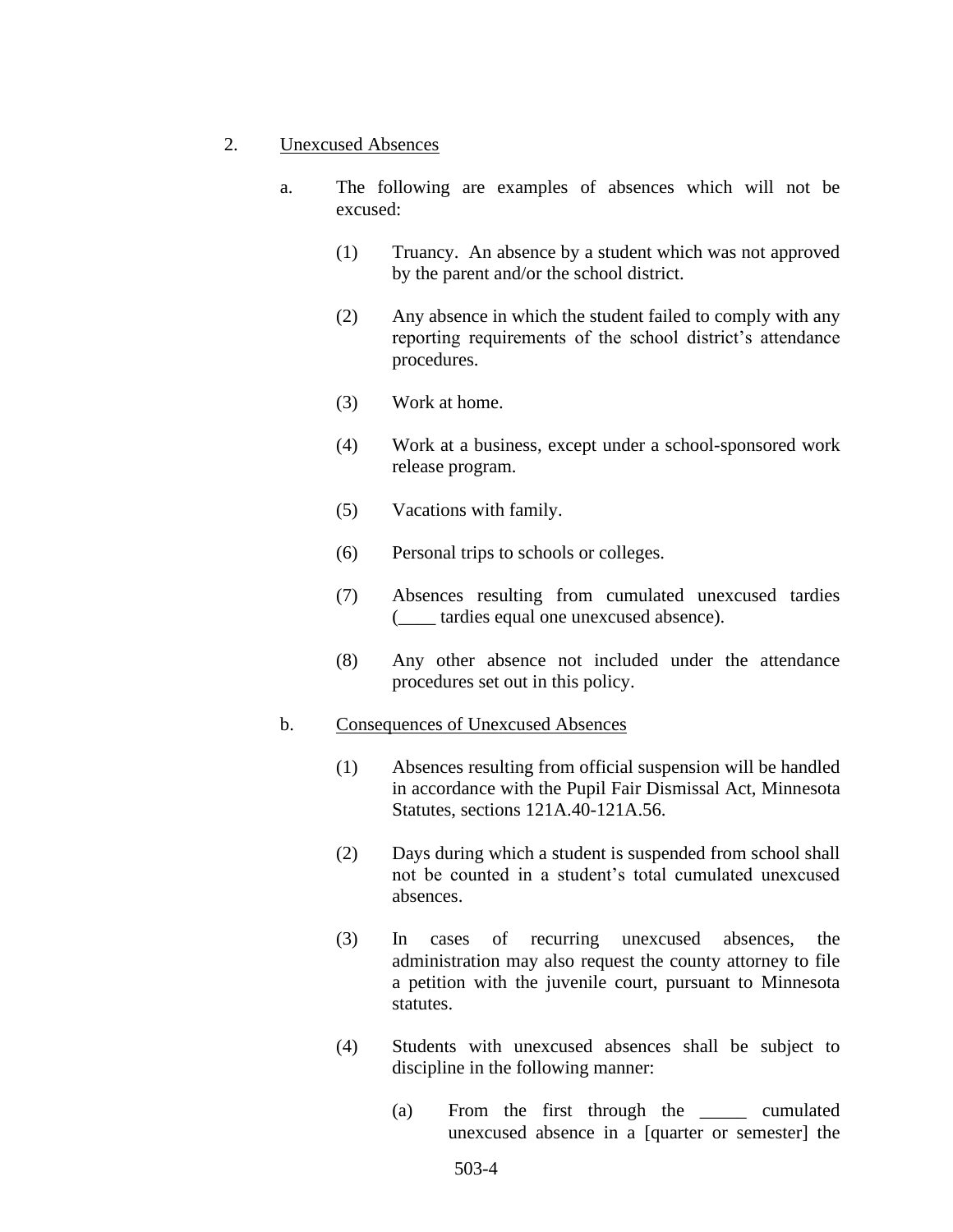student will not be allowed to make up work missed due to such absence.

- (b) After the cumulated unexcused absence in a [quarter or semester], a student's parent or guardian will be notified by certified mail that his or her child is nearing a total of \_\_\_\_\_ unexcused absences and that, after the \_\_\_\_\_ unexcused absence, the student's grade shall be reduced by one increment for each unexcused absence thereafter.
- (c) After such notification, the student or his or her parent or guardian may, within a reasonable time, request a conference with school officials regarding the student's absences and the prescribed discipline. The notification will state that the school strongly urges the student's parent or guardian to request such a conference.
- (d) After \_\_\_\_\_ cumulative unexcused absences in a [quarter or semester] the teacher will reduce the student's letter grade by one increment for each unexcused absence thereafter (i.e. A to A-). However, prior to reducing the student's grade, an administrative conference must be held among the principal, student, and parent.
- (e) After \_\_\_\_\_ cumulated unexcused absences in a [quarter or semester], the administration may impose the loss of academic credit in the class or classes from which the student has been absent. However, prior to loss of credit, an administrative conference must be held among the principal, student, and parent.
- (f) If the result of a grade reduction or loss of credit has the effect of an expulsion, the school district will follow the procedures set forth in the Pupil Fair Dismissal Act, Minnesota Statutes sections 121A.40-121A.56.

#### C. Tardiness

- 1. Definition: Students are expected to be in their assigned area at designated times. Failure to do so constitutes tardiness.
- 2. Procedures for Reporting Tardiness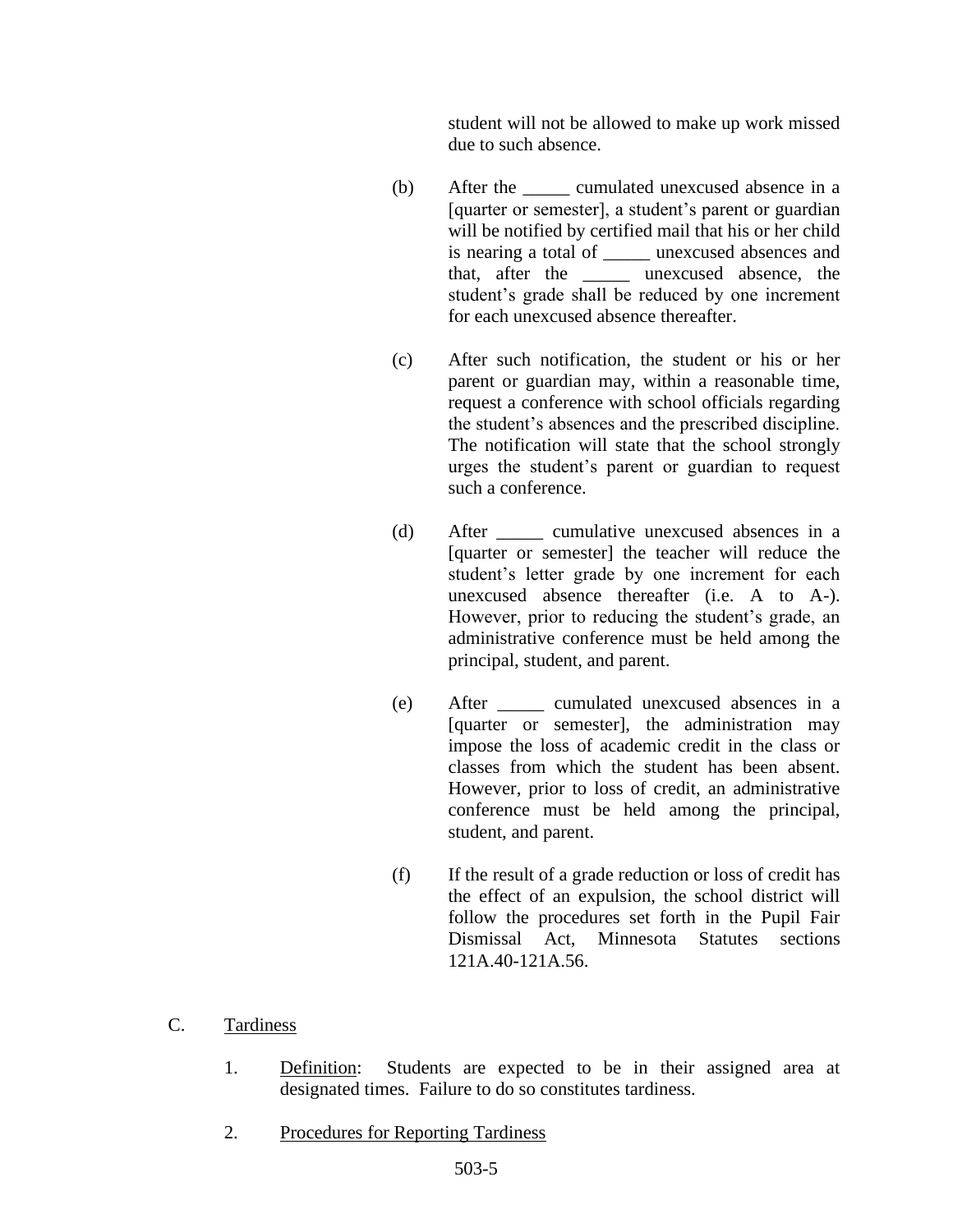- a. Students tardy at the start of school must report to the school office for an admission slip.
- b. Tardiness between periods will be handled by the teacher.

### 3. Excused Tardiness

Valid excuses for tardiness are:

- a. Illness.
- b. Serious illness in the student's immediate family.
- c. A death or funeral in the student's immediate family or of a close friend or relative.
- d. Medical, dental, orthodontic, or mental health treatment.
- e. Court appearances occasioned by family or personal action.
- f. Physical emergency conditions such as fire, flood, storm, etc.
- g. Any tardiness for which the student has been excused in writing by an administrator or faculty member.

#### 4. Unexcused Tardiness

- a. An unexcused tardiness is failing to be in an assigned area at the designated time class period commences without a valid excuse.
- b. Consequences of tardiness may include detention after unexcused tardies. In addition, unexcused tardies are equivalent to one unexcused absence.

### D. Participation in Extracurricular Activities and School-Sponsored On-the-Job Training Programs

- 1. This policy applies to all students involved in any extracurricular activity scheduled either during or outside the school day and any schoolsponsored on-the-job training programs.
- 2. School-initiated absences will be accepted and participation permitted.
- 3. A student may not participate in any activity or program if he or she has an unexcused absence from any class during the day.
- 4. If a student is suspended from any class, he or she may not participate in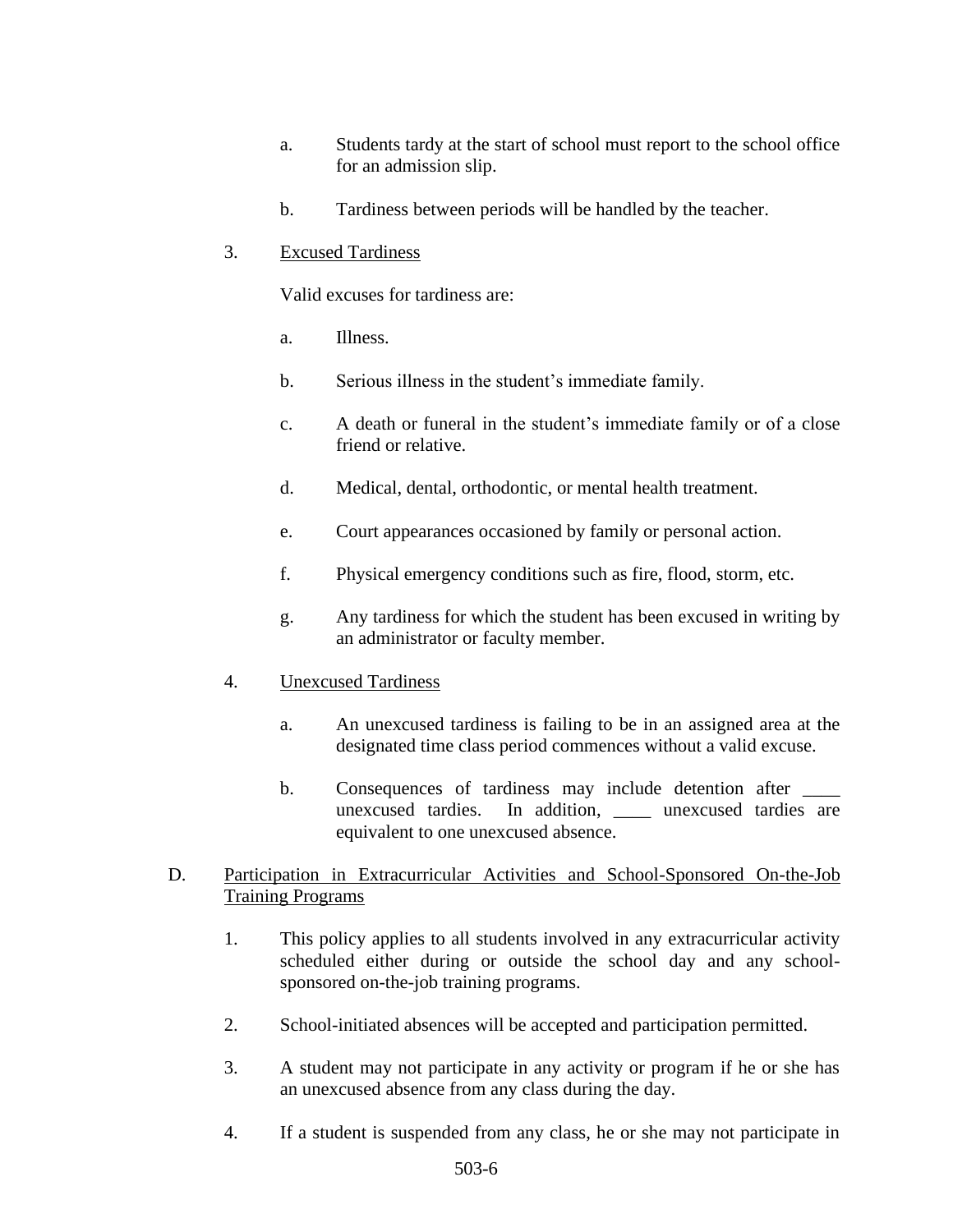any activity or program that day.

5. If a student is absent from school due to medical reasons, he or she must present a physician's statement or a statement from the student's parent or guardian clearing the student for participation that day. The note must be presented to the coach or advisor before the student participates in the activity or program.

## **III. RELIGIOUS OBSERVANCE ACCOMMODATION**

Reasonable efforts will be made by the school district to accommodate any student who wishes to be excused from a curricular activity for a religious observance. Requests for accommodations should be directed to the building principal.

## **IV. DISSEMINATION OF POLICY**

- 1. Copies of this policy shall be made available to all students and parents at the commencement of each school year. This policy shall also be available upon request in each principal's office.
- 2. The school district will provide annual notice to parents of the school district's policy relating to a student's absence from school for religious observance.

# **V. REQUIRED REPORTING**

A. Continuing Truant

Minnesota Statutes section 260A.02 provides that a continuing truant is a student who is subject to the compulsory instruction requirements of Minnesota Statutes section 120A.22 and is absent from instruction in a school, as defined in Minnesota Statutes section 120A.05, without valid excuse within a single school year for:

- 1. Three days if the child is in elementary school; or
- 2. Three or more class periods on three days if the child is in middle school, junior high school, or high school.

### B. Reporting Responsibility

When a student is initially classified as a continuing truant, Minnesota Statutes section 260A.03 provides that the school attendance officer or other designated school official shall notify the student's parent or legal guardian, by first class mail or other reasonable means, of the following:

- 1. That the child is truant;
- 2. That the parent or guardian should notify the school if there is a valid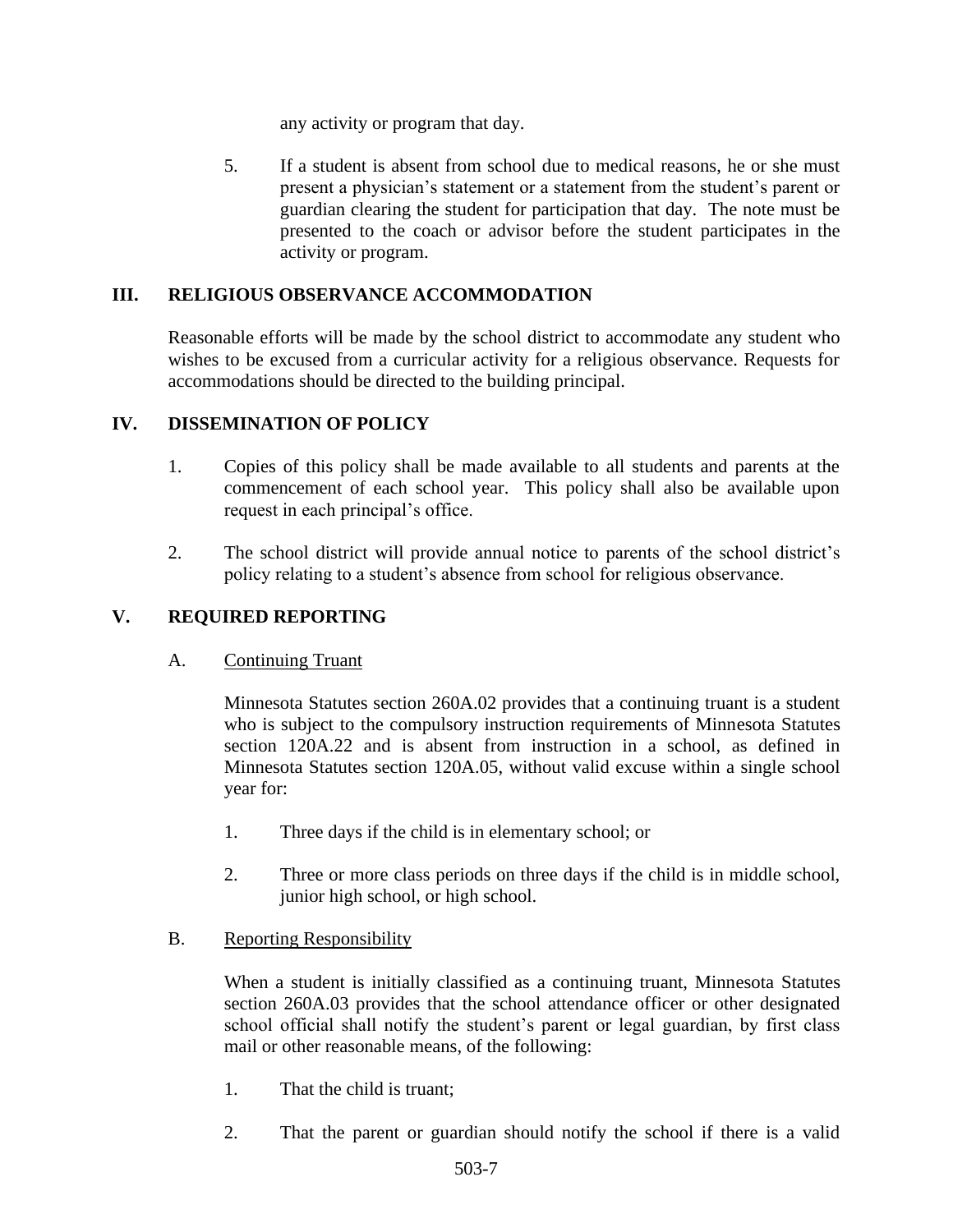excuse for the child's absences;

- 3. That the parent or guardian is obligated to compel the attendance of the child at school pursuant to Minnesota Statutes section 120A.22 and parents or guardians who fail to meet this obligation may be subject to prosecution under Minnesota Statutes section 120A.34;
- 4. That this notification serves as the notification required by Minnesota Statutes section 120A.34;
- 5. That alternative educational programs and services may be available in the child's enrolling or resident district;
- 6. That the parent or guardian has the right to meet with appropriate school personnel to discuss solutions to the child's truancy;
- 7. That if the child continues to be truant, the parent and child may be subject to juvenile court proceedings under Minnesota Statutes Chapter 260C;
- 8. That if the child is subject to juvenile court proceedings, the child may be subject to suspension, restriction, or delay of the child's driving privilege pursuant to Minnesota Statutes section 260C.201; and
- 9. That it is recommended that the parent or guardian accompany the child to school and attend classes with the child for one day.

### *[Note: Where truancy services and programs under Minnesota Statutes. Chapter 260A are available within the school district, the following provisions should also be included in the policy.]*

- C. Habitual Truant
	- 1. A habitual truant is a child under the age of 17 years who is absent from attendance at school without lawful excuse for seven school days per school year if the child is in elementary school or for one or more class periods on seven school days per school year if the child is in middle school, junior high school, or high school, or a child who is 17 years of age who is absent from attendance at school without lawful excuse for one or more class periods on seven school days per school year and who has not lawfully withdrawn from school.
	- 2. A school district attendance officer shall refer a habitual truant child and the child's parent or legal guardian to appropriate services and procedures, under Minnesota Statutes Chapter 260A.